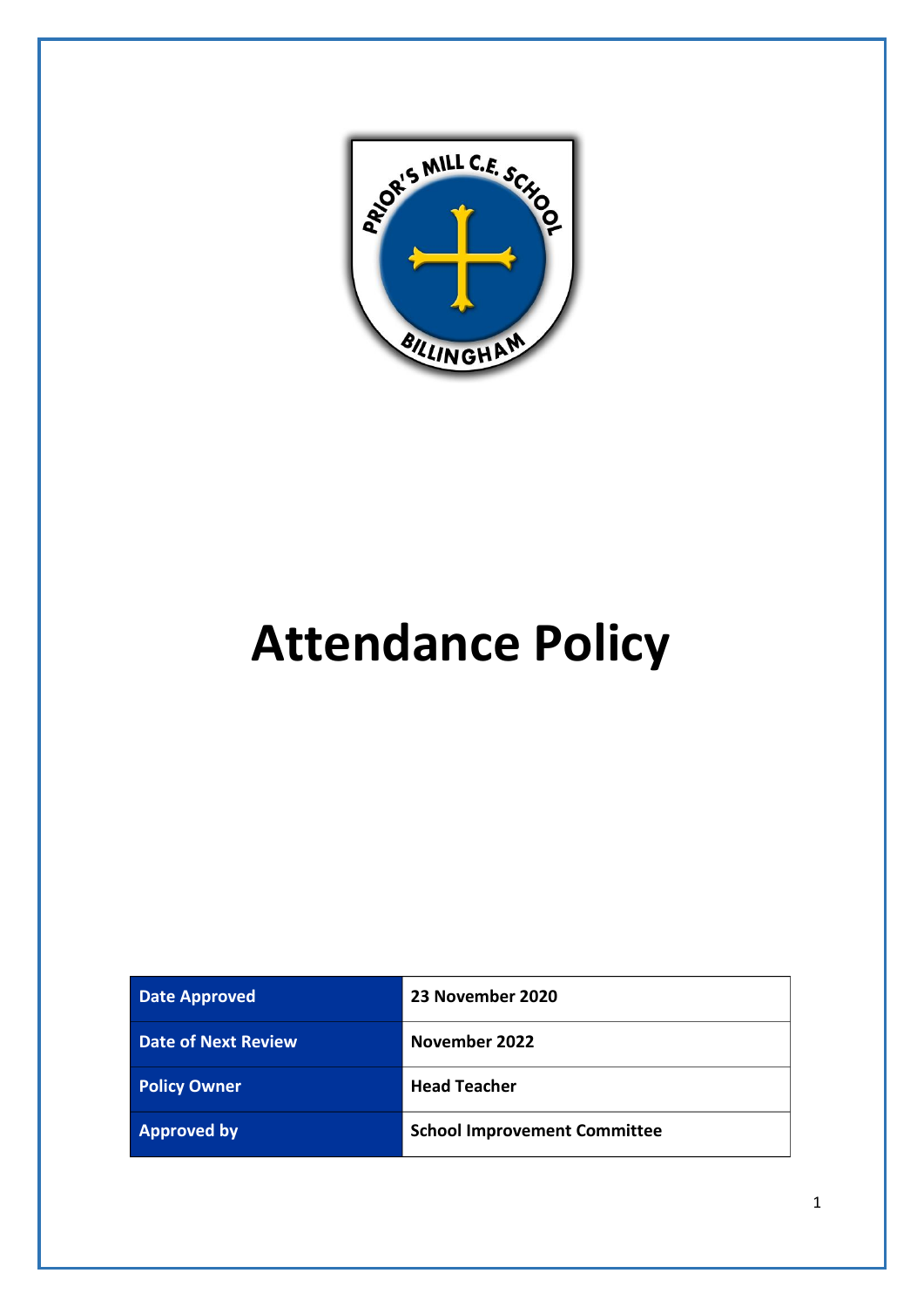## **1.INTRODUCTION**

The school staff and Governors of Prior's Mill CE School, alongside the Local Authority (LA), firmly believe that it is essential for all pupils to attend school regularly and avoid any absence. Any loss of time at school can adversely affect a child's attainment and all pupils benefit from regular school attendance. To this end we will do all we can to encourage parents/carers to ensure that the children in their care achieve maximum possible attendance and that any problems that prevent full attendance are identified and acted on promptly.

## **The philosophy of 'Every Day Counts' is actively promoted.**

For our children to gain the greatest benefit from their education it is vital that they attend regularly and children should be at school, on time, every day the school is open unless the reason for the absence is unavoidable.

## **2.LEGAL DUTY**

Ensuring a child's regular attendance at school is the legal responsibility of the parent/carer. In education law a parent is defined as:

- any person who is a natural parent of the child, whether they are married or not, any person who has parental responsibility for the child,
- any person who has care of the child i.e. they live with and look after the child on a day to day basis

## **3.SAFEGUARDING**

Your child may be at risk of harm if they do not attend school regularly. If your child is absent it is imperative that you contact the school on each day of absence either by phone, email or in person to inform us of the reason for the absence. Failing to attend school on a regular basis will be considered as a safeguarding matter.

## **4.REPSONSIBILITIES**

### **Parents:**

- $\triangleright$  To ensure their child/ren attend school each day on time.
- $\triangleright$  To ensure that the child/ren arrive at school punctually and properly prepared for the school day.
- $\triangleright$  To contact the school before 9am each day that their child/ren are unable to attend school to explain the reason for the absence. Contact can be made in person, by phone or email.
- $\triangleright$  To make non urgent medical appointments outside of school session times.
- $\triangleright$  To provide appointment cards or hospital letters as evidence of medical appointments if attendance is currently being monitored by the Education Welfare Officer due to being below expected levels.
- $\triangleright$  To contact the school if they are concerned or aware of any reason that may cause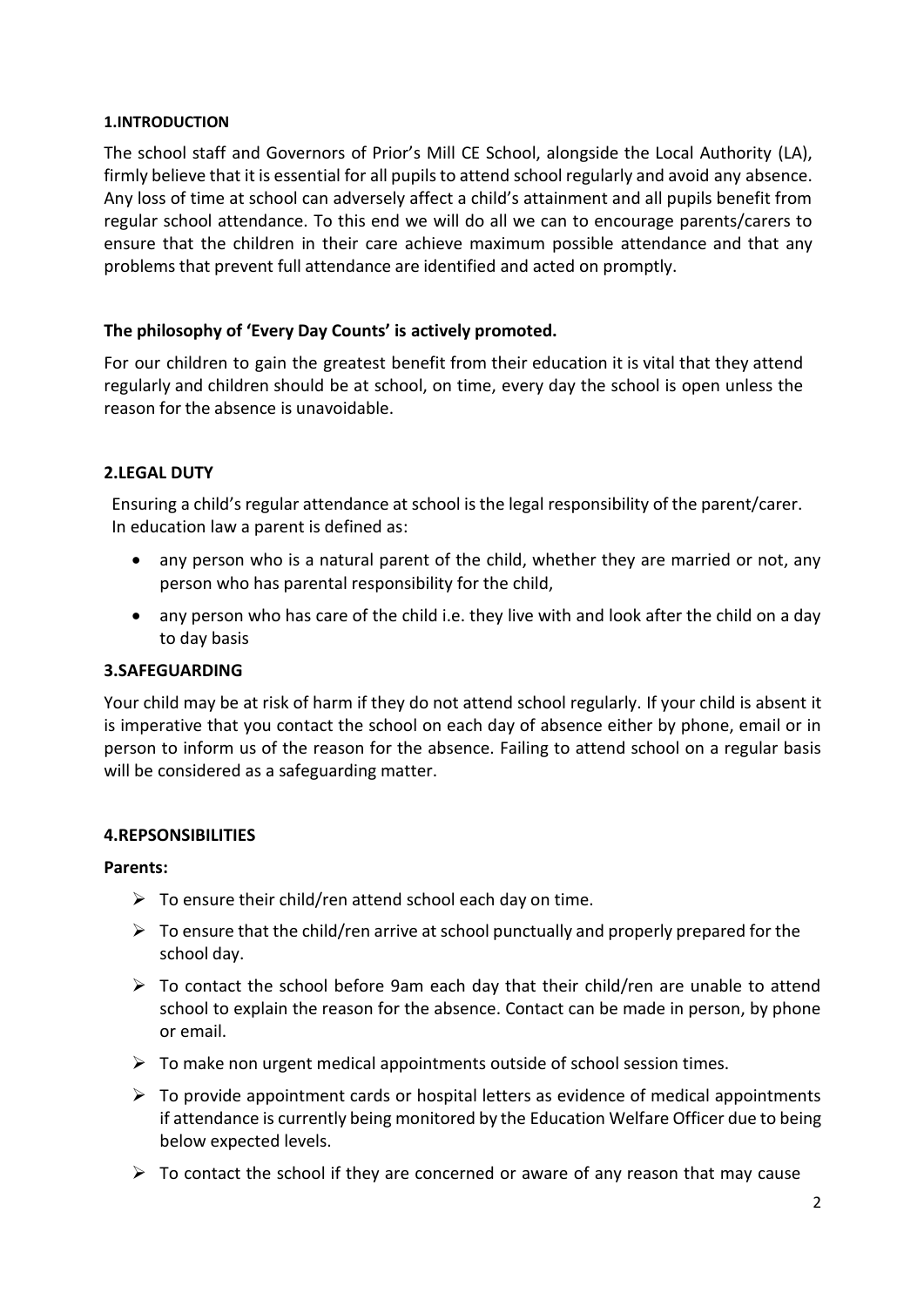their child to be reluctant to attend school so that this can be discussed and a solution to the issue found promptly.

## **Pupils**

- $\triangleright$  To attend school regularly and on each day the school is open to pupils.
- $\triangleright$  To arrive punctually and appropriately prepared for the start of day.
- $\triangleright$  To discuss with their class teacher any problems that might make them feel reluctant to attend school.

## **School**

- $\triangleright$  To keep regular and accurate records of attendance for all pupils twice daily.
- $\triangleright$  To contact any parent whose child is absent from school without a reason provided.
- $\triangleright$  To report to parents at least annually on how their child is performing in school, what their attendance and punctuality rate is and how this relates to their attainments.
- $\triangleright$  To celebrate and reward good or improved attendance.
- $\triangleright$  To investigate any patterns of absence or regular absence by the involvement of the Education Welfare Officer.
- $\triangleright$  To request medical evidence in order that absence can be authorised where there are frequent illness absences.
- $\triangleright$  To unauthorise any absence that is not for a valid reason or where a reason for absence has not been provided by the parent.

## **Governors**

- $\triangleright$  To ensure that school has effective systems and procedures in place to achieve good attendance and punctuality for all children.
- $\triangleright$  To support the school staff in taking steps to enforce school attendance by for example attendance at Attendance Case Conferences.

# **5.UNDERSTANDING TYPES OF ABSENCE**

Every **half-day absence** from school must be classified by the school (not by the parents), as either **authorised** or **unauthorised**. Therefore, information about the cause of any absence is always required.

Authorised absences are mornings or afternoons away from school for a good reason like illness, medical/dental appointments which unavoidably fall in school time, emergencies, or any other unavoidable cause.

Unauthorised absences are those which the school does not consider reasonable and for which no "leave" has been given. Examples include:

- parents keeping children at home without a reasonable explanation
- absences which have not been explained
- children who arrive at school after the registers have closed (more than half an hour late)
- shopping, looking after other children or birthdays
- day trips and holidays in term time which have not been agreed.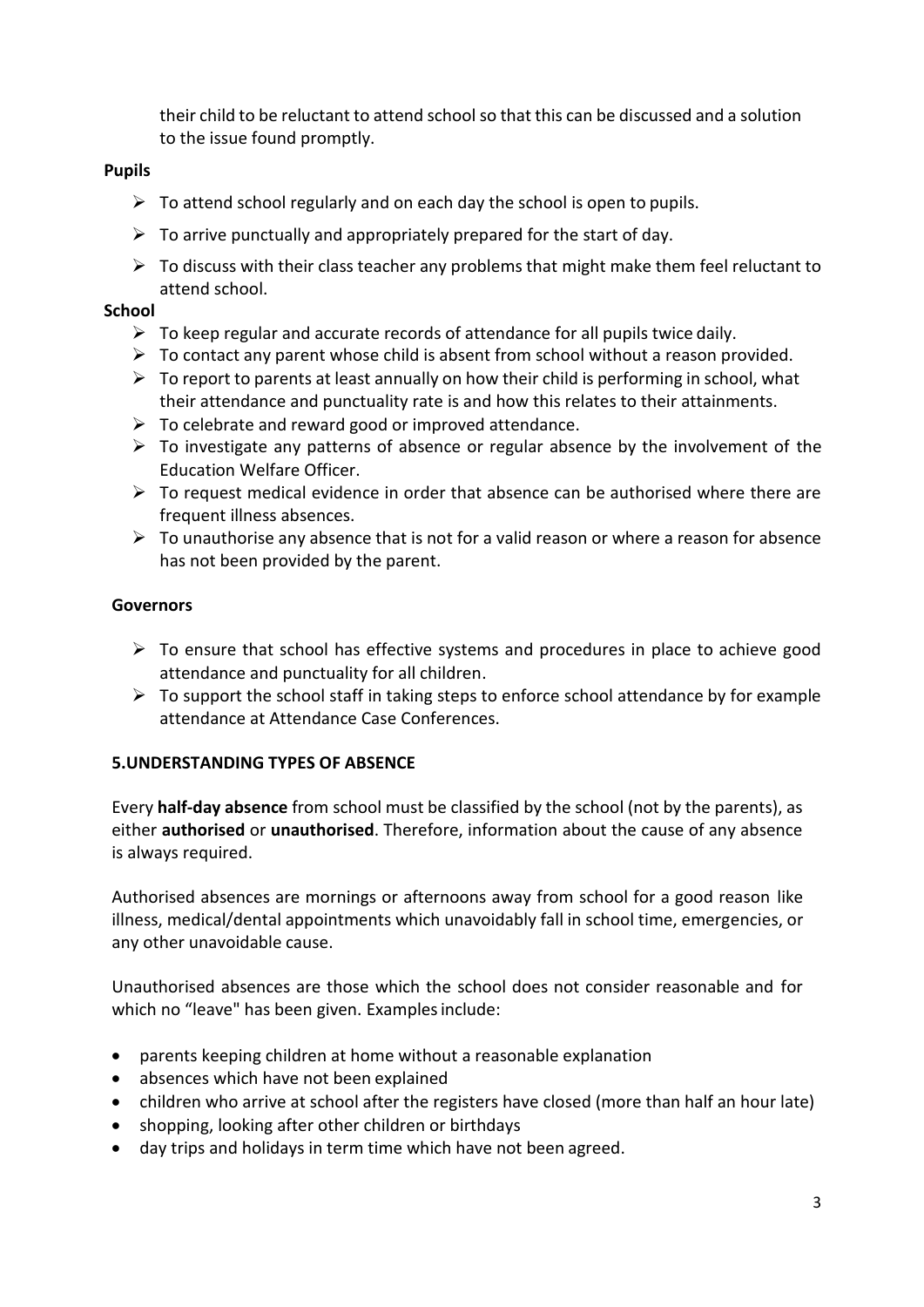This type of absence can lead to Prior's Mill Primary School requesting that the local authority impose legal sanctions such as penalty notice fines or legal proceedings.

Whilst any child may be off school because they are ill, sometimes they can be reluctant to attend school.Anyproblems with regular attendance are best addressed between the school, the parents and the child. We encourage parents to raise any concerns of this nature as early as possible with the class teacher in the first instance.

### **6.PERSISTENT ABSENCE (PA)**

Any child will be classed as a persistent absentee if they miss 10% or more of their time at school **no matter what the reason**. This includes absence due to genuine illness and holidays taken in term time. Absence at this level will be causing considerable damage to the child's educational progress.

Persistent absence is measured each half term and the school reports on this to the local authority. You will be informed by letter each half term if your child falls into this category and asked to work with the school to improve your child's attendance.

Our Education Welfare Officer may also invite you to attend an attendance improvement meeting at school to talk about the reasons for absence and to agree a plan to improve your child's attendance. If attendance is still a concern following this meeting, then the school may involve the local authority Attendance Officer. Their involvement may mean that you are issued with a penalty notice or invited to and Attendance Case Conference.

### **7.PUNCTUALITY**

Good punctuality is expected. We actively discourage late arrival at school due to the impact it can have on both the individual child and the rest of the class. Arriving late to school can be embarrassing for the child and also disruptive to the rest of the class.

The school gates are open at 8.30am. The school day starts at **8.40am,** and we expect your child to be in class at that time.

Registers are marked by **8.50am** and your child will receive a late mark if they arrive after the register has been taken.

At **9.20am** the registers will be closed. If your child arrives after that time, they will receive a mark that shows them to be on site, but this will **not** count as a present mark and it will mean they have an unauthorised absence. This may mean that you could face the possibility of a Penalty Notice if the problem persists.

Persistent lateness will be investigated by the Education Welfare Officer who may contact you by phone or via a home visit. You may also be asked to attend an attendance meeting so that an agreed plan to ensure punctual arrival at school can be agreed.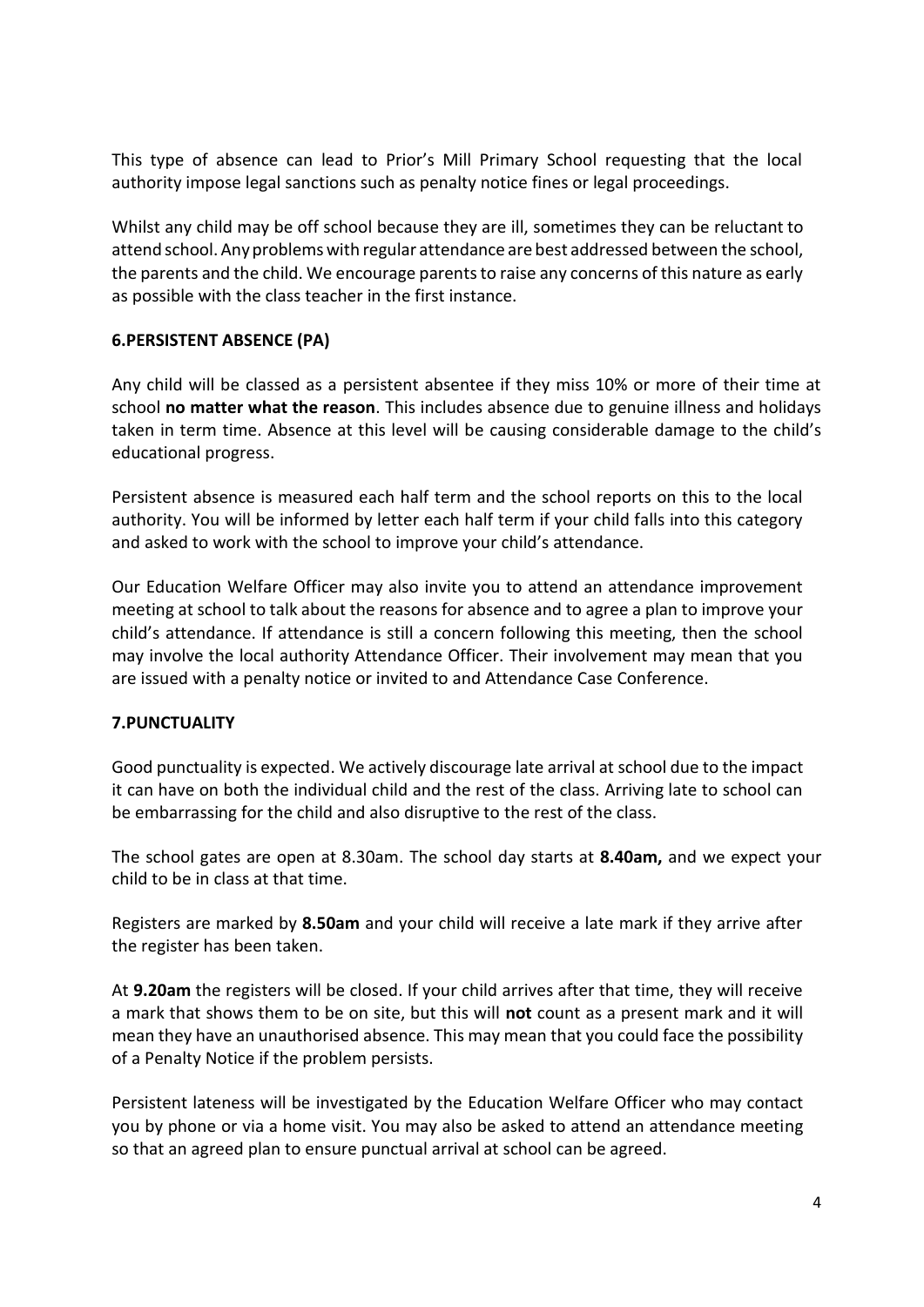If you are experiencing any problems getting your child to school on time, please let a member of staff at school know. Often, we can provide advice and guidance to help resolve any issues.

## **8.HOLIDAYS IN TERM TIME**

Taking holidays in term time will affect your child's schooling as much as any other absence and we expect parents to help us by not taking children away in school time. The school holiday dates are published in advance and we strongly advise parents/carers to book their family holidays during the school holidays and not in during term time as this has a detrimental impact upon the child's education.

Holidays or leave of absence during term time can only be given if there are exceptional circumstances. This is line with the national regulations on leave of absence for term time leave. We define exceptional circumstances as an unplanned or unexpected situation that is highly unlikely to be repeated.

Should parents choose to take their children out of school during term time or feel they have exceptional circumstances for the leave then they must complete a leave of absence form and submit this to the school for consideration before any holiday is booked and with at least four weeks' notice of the leave/ holiday taking place.

Any holiday absence that is taken without prior application to the school will automatically be unauthorised and penalty notice procedures followed.

The leave of absence form can be obtained from the school office or by downloading it from the school website. Each application is considered individually and will be responded to in writing from school. The possible outcomes to any application are;

- The leave is authorised by the school (exceptional circumstances must be found);
- The leave is unauthorised but the school does not request that the local authority issue a penalty notice fine;
- The leave is unauthorised and a penalty notice fine is requested from the local authority.

Penalty notices are issued to each parent for each child at a rate of £60 per parent, per child. The fine is payable in full (no part payments are excepted) within 21 days of the date of issue. If the fine remains unpaid it doubles to £120 per parent per child payable in full between day 22 to 28 of the fine being issued. This means that is a family consists of two children and two parents they could be issued with a fine of £240 rising to £480 if not paid within 21 days. If the fine remains unpaid parents can be summoned to the Magistrates court and face a fine of up to £1000.

### **9.CHILDREN MISSING EDUCATION**

The school with the local authority has a duty to ensure that if any child stops attending school, the circumstances around the child missing education are investigated. Where it is believed the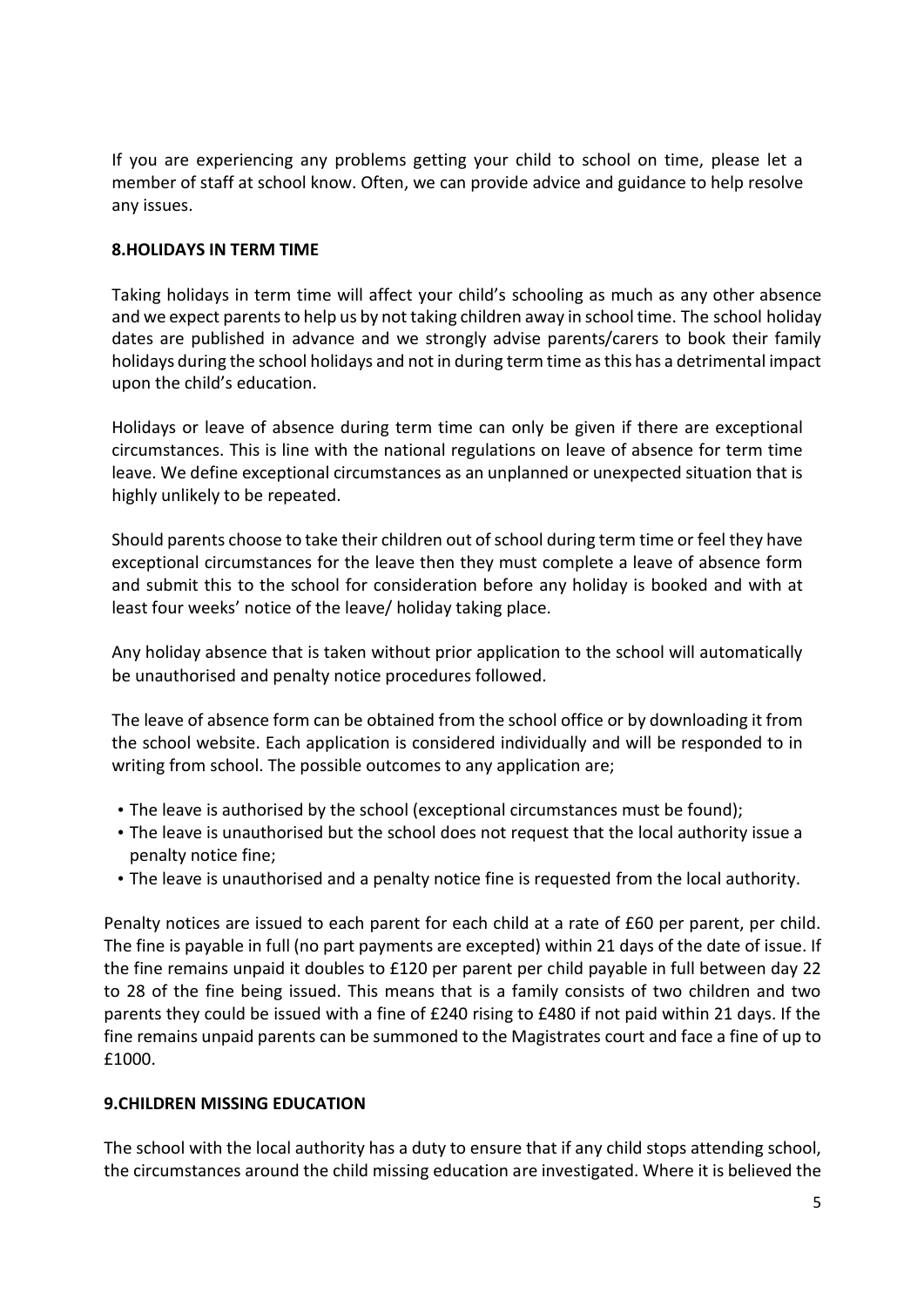family have moved away without informing the school then the school will refer the matter to the local authority Children Missing Education Officer.

If parents inform the school that they are moving or relocating out of area and provide details of a forwarding address the school and the local authority may be able to provide assistance in getting the child a school place in a school local to their new address.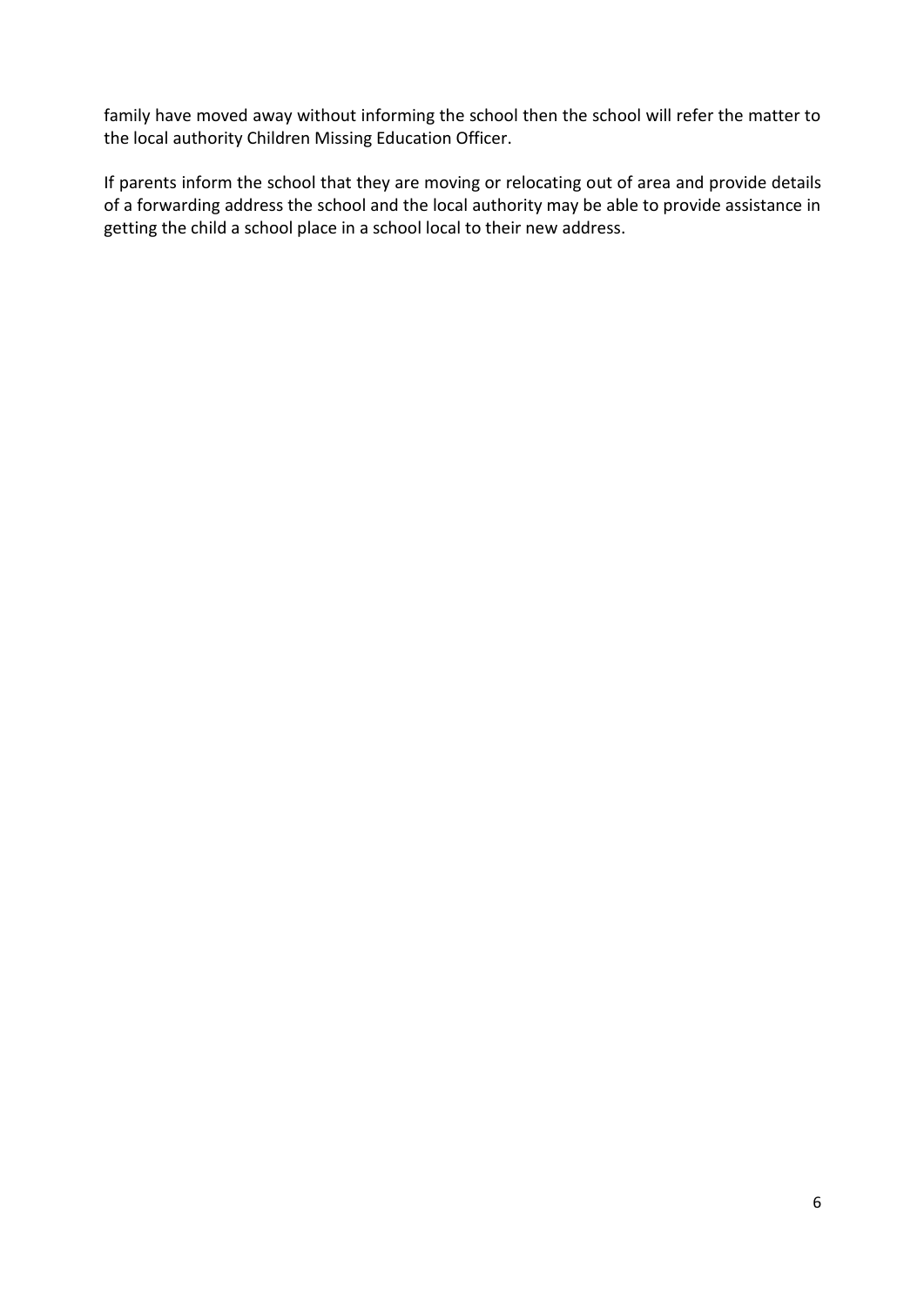#### **REQUEST FOR LEAVE OF ABSENCE DURING TERM TIME (exceptional circumstances only)**

#### **Education (Pupil Registration) (England) Regulations 2006**

#### **Education (Pupil Registration) (England) (Amendment) Regulations 2013**

The 2013 amendments to the 2006 regulations make it clear that Head Teachers may not grant any leave of absence during term time unless there are exceptional circumstances and that Head Teachers should determine the number of school days a child can be away from school if the leave is granted.

| <b>Name of Pupil(s)</b>                  |  |
|------------------------------------------|--|
| Date(s) of Birth                         |  |
| Class(es)                                |  |
| <b>Address</b>                           |  |
| <b>Contact Number(s)</b>                 |  |
| Siblings attending a<br>different school |  |

| I request permission for my child to be absent from school between:                                 |  |  |
|-----------------------------------------------------------------------------------------------------|--|--|
| <b>First Day of Absence</b>                                                                         |  |  |
| Date of Return to School                                                                            |  |  |
| <b>Total School Days</b>                                                                            |  |  |
| Please fully explain the exceptional circumstances that you would like the Head Teacher to consider |  |  |
| (continue on a separate sheet if necessary)                                                         |  |  |
| <b>Declaration</b>                                                                                  |  |  |

# I have read and understood the information about leave of absence during term time, unauthorised absence, and Penalty Notices. I am aware of the possible consequences should my child take leave of absence without the prior authorisation of the Head Teacher.

| Parent/Care |  |
|-------------|--|